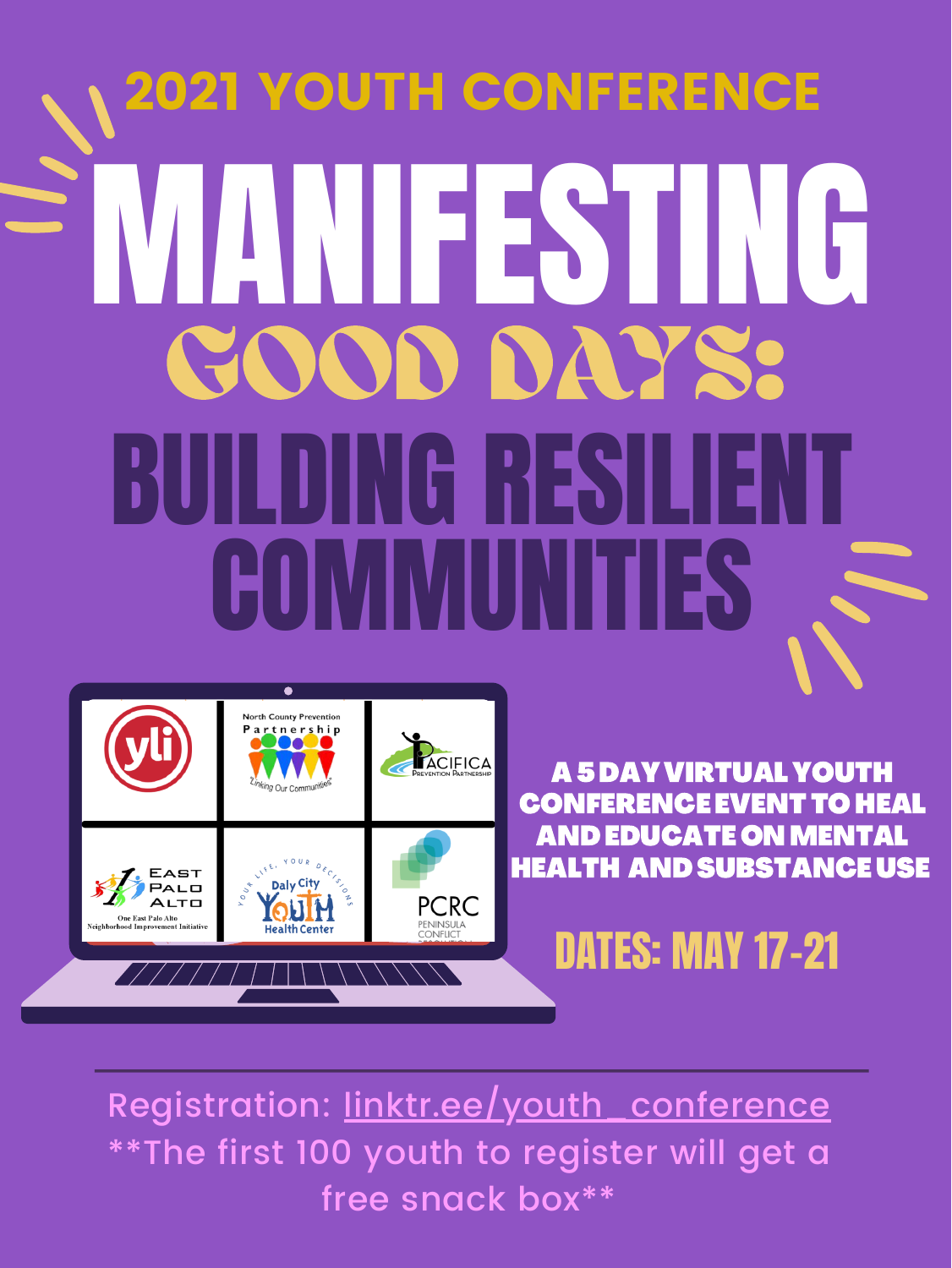#### MONDAY, MAYAZIH

4:00PM:Discussing The Disconnect: Youth Living Through The Pandemic. 5:00PM: Monday Mind Games: Learn about alcohol & prescription meds prevention

### TUESDAY, MAY18TH

4:00PM:Vaping...Hidden In Plain Sight: What you need to

know about vaping 5:00PM: Social Media Advocacy:Gen Z Breaking Social Norms.

# WEDNESDAY, MAY 19 TH

3:00PM:Wednesday wisdoms:10 myths about cannabis & nicotine 4:00PM: Mental Health is Preserved Wealth. 5:00PM: Conflict Transformation: Dealing with Crisis

#### THURSDAY, MAY 20TH

4:00PM: Racism is it's own Pandemic. 5:00PM: Effective Communication: How to Talk About Substance Abuse.

### **FRIDAY, MAY 21ST**

5:00PM:Healing Seminar: Youth Advocacy in Mental Health